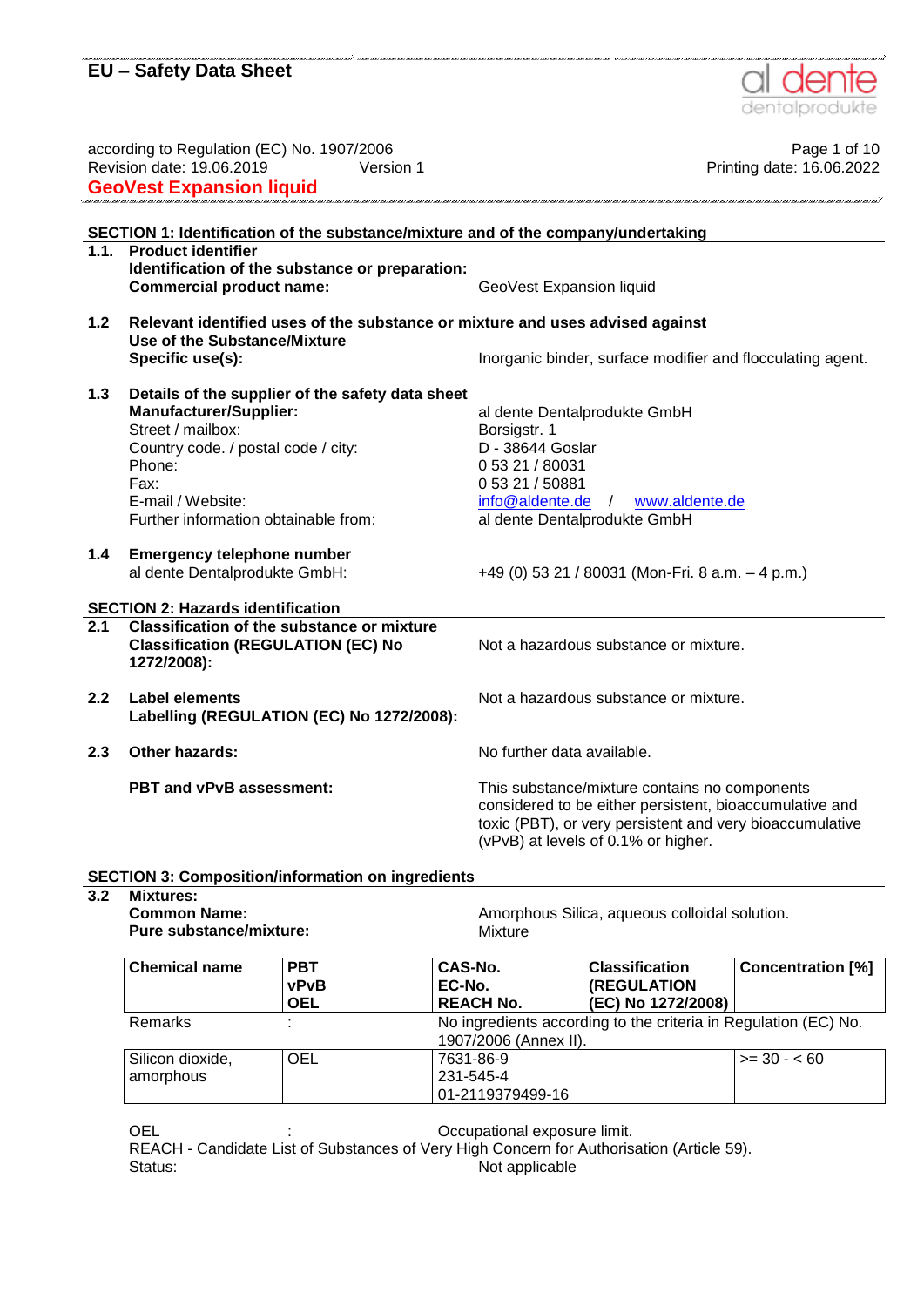

according to Regulation (EC) No. 1907/2006 Page 2 of 10 Revision date: 19.06.2019 Version 1 Printing date: 16.06.2022 **GeoVest Expansion liquid** 

|     | <b>SECTION 4: First aid measures</b>                                        |                                                                                                               |
|-----|-----------------------------------------------------------------------------|---------------------------------------------------------------------------------------------------------------|
| 4.1 | <b>Description of first aid measures</b>                                    |                                                                                                               |
|     | <b>General advice:</b>                                                      | No hazards which require special first aid measures.                                                          |
|     | <b>After inhalation:</b>                                                    | If breathed in, move person into fresh air. If symptoms<br>persist, call a physician.                         |
|     | After skin contact:                                                         | Remove contaminated clothing. Rinse with water.                                                               |
|     | After eye contact:                                                          | Rinse with plenty of water. Remove contact lenses.<br>Protect unharmed eye. Keep eye wide open while rinsing. |
|     | After swallowing:                                                           | Clean mouth with water and drink afterwards plenty of<br>water.                                               |
|     |                                                                             | Never give anything by mouth to an unconscious person.                                                        |
| 4.2 | Most important symptoms and effects, both acute and delayed:                |                                                                                                               |
|     | <b>Symptoms:</b>                                                            | No information available.                                                                                     |
|     | <b>Risks:</b>                                                               | No information available.                                                                                     |
| 4.3 | Indication of any immediate medical attention and special treatment needed: |                                                                                                               |
|     | Treatment:                                                                  | Treat symptomatically.                                                                                        |
|     |                                                                             |                                                                                                               |
|     | <b>SECTION 5: Firefighting measures</b>                                     |                                                                                                               |
| 5.1 | Suitable extinguishing agents:                                              | Use extinguishing measures that are appropriate to local                                                      |
|     |                                                                             | circumstances and the surrounding environment.                                                                |
|     |                                                                             |                                                                                                               |
| 5.2 | Special hazards arising from the substance                                  | No hazards to be specially mentioned.                                                                         |
|     | or mixture:                                                                 |                                                                                                               |
|     |                                                                             |                                                                                                               |
|     | <b>Combustion products:</b>                                                 | No hazardous combustion products are known.                                                                   |
| 5.3 | <b>Advice for firefighters</b>                                              |                                                                                                               |
|     | Special protective equipment for firefighters:                              | In the event of fire, wear self-contained breathing                                                           |
|     |                                                                             | apparatus.                                                                                                    |
|     | <b>Further information:</b>                                                 | Standard procedure for chemical fires.                                                                        |
|     |                                                                             |                                                                                                               |
|     | <b>SECTION 6: Accidental release measures</b>                               |                                                                                                               |
| 6.1 | Personal precautions, protective equipment and emergency procedures         |                                                                                                               |
|     | <b>Personal precautions:</b>                                                | No conditions to be specially mentioned.                                                                      |
|     | <b>Emergency measures on accidental release:</b>                            | Follow safe handling advice and personal protective                                                           |
|     |                                                                             | equipment recommendations.                                                                                    |
|     |                                                                             |                                                                                                               |
| 6.2 | <b>Environmental precautions:</b>                                           | No special environmental precautions required.                                                                |
| 6.3 | Methods for cleaning up / Methods for                                       | Wipe up with absorbent material (e.g. cloth, fleece).                                                         |
|     | containment:                                                                | Keep in suitable, closed containers for disposal.                                                             |
|     |                                                                             | If liquid has been spilt in large quantities clean up                                                         |
|     |                                                                             | promptly by scoop or vacuum.                                                                                  |
|     |                                                                             |                                                                                                               |
| 6.4 | <b>Reference to other sections</b>                                          |                                                                                                               |
|     | <b>Additional advice:</b>                                                   | For disposal considerations see section 13.                                                                   |
|     |                                                                             | For personal protection see section 8.                                                                        |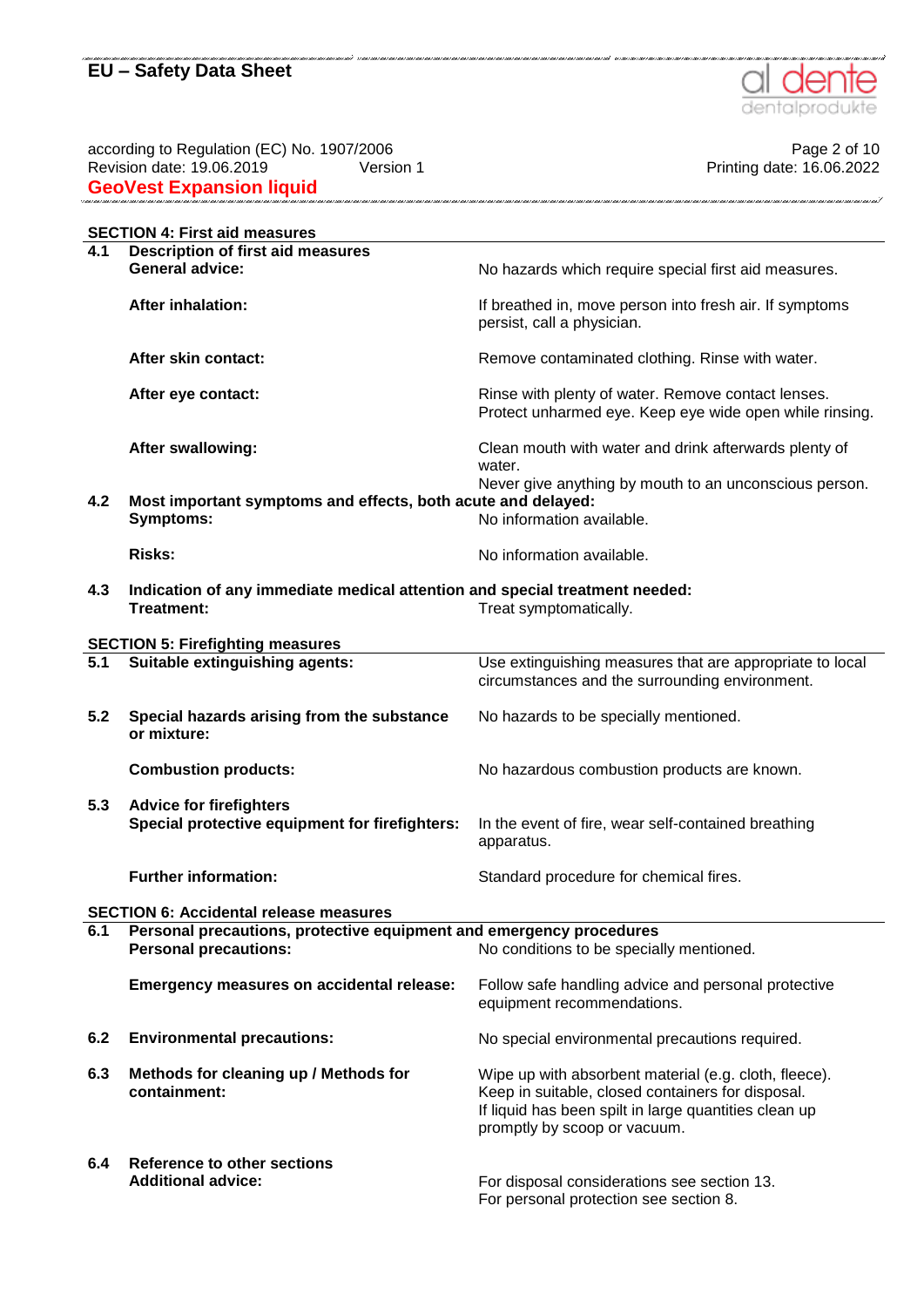

.<br>2014 - Anima Anima Anima Anima Anima Anima Anima Anima Anima

| according to Regulation (EC) No. 1907/2006                          |                                                      | Page 3 of 10                                               |
|---------------------------------------------------------------------|------------------------------------------------------|------------------------------------------------------------|
|                                                                     | Revision date: 19.06.2019<br>Version 1               | Printing date: 16.06.2022                                  |
|                                                                     | <b>GeoVest Expansion liquid</b>                      |                                                            |
|                                                                     | <b>SECTION 7: Handling and storage</b>               |                                                            |
| 7.1                                                                 | <b>Precautions for safe handling</b>                 |                                                            |
|                                                                     | Advice on safe handling:                             | For personal protection, see section 8.                    |
|                                                                     |                                                      | No special handling advice required.                       |
|                                                                     | Information about fire- and explosion<br>protection: | Normal measures for preventive fire protection.            |
| 7.2<br>Conditions for safe storage, including any incompatibilities |                                                      |                                                            |
|                                                                     | Requirements for storage areas and                   | Keep container tightly closed in a dry and well-ventilated |
|                                                                     | containers:                                          | place.                                                     |
|                                                                     |                                                      | Keep away from direct sunlight.                            |
|                                                                     | Advice on common storage:                            | No special restrictions on storage with other products.    |
|                                                                     | Minimum storage temperature:                         | Avoid temperatures below: 5 °C                             |
|                                                                     | Maximum storage temperature:                         | 50 °C                                                      |
|                                                                     |                                                      |                                                            |
|                                                                     | Other data:                                          | No decomposition if stored and applied as directed.        |
| 7.3                                                                 | Specific end use(s):                                 | No information available.                                  |

## **SECTION 8: Exposure controls/personal protection**

#### **8.1 Control parameters**

#### **Components with workplace control parameters:**

| Components   CAS-No.               |                 |  | Value   Control    | <b>Update</b> | <b>Basis</b> | Form of exposure |
|------------------------------------|-----------------|--|--------------------|---------------|--------------|------------------|
|                                    |                 |  | parameters         |               |              |                  |
| Silicon<br>dioxide.<br>l amorphous | 7631-86-9   TWA |  | $6 \text{ ma/m}$ 3 | 2011-12-01    | GB EH40      | Inhalable dust   |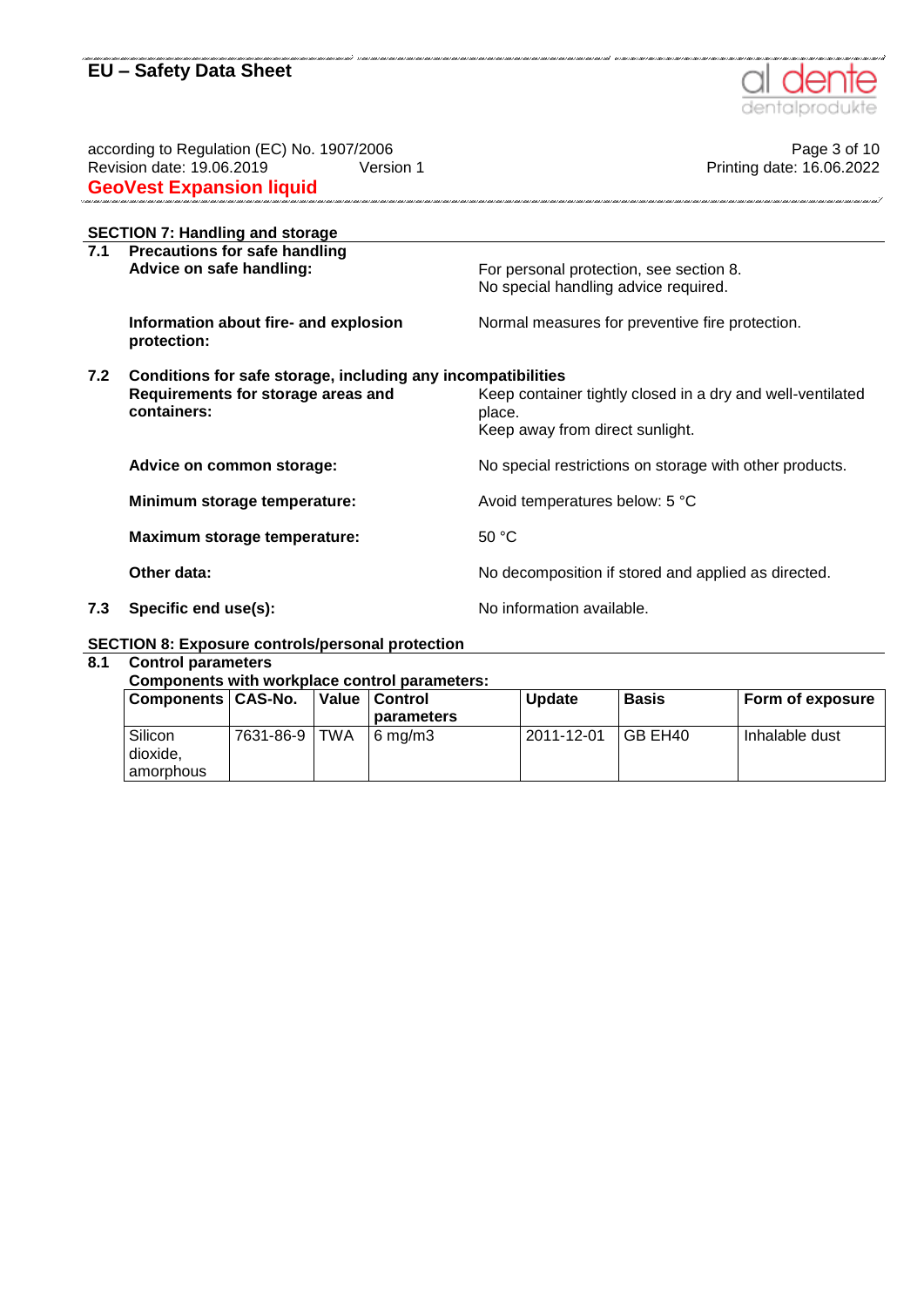

according to Regulation (EC) No. 1907/2006<br>Revision date: 19.06.2019 Page 4 of 10<br>Printing date: 16.06.2022 Revision date: 19.06.2019 **GeoVest Expansion liquid** 

| Further Information:        | 15: For the purposes of these limits, respirable dust and inhalable dust are those<br>fractions of airborne dust which will be collected when sampling is undertaken in<br>accordance with the methods described in MDHS14/3 General methods for<br>sampling and gravimetric analysis of respirable and inhalable dust<br>44: The COSHH definition of a substance hazardous to health includes dust of<br>any kind when present at a concentration in air equal to or greater than 10 mg.m-<br>3 8-hour TWA of inhalable dust or 4 mg.m-3 8-hour TWA of respirable dust. This<br>means that any dust will be subject to COSHH if people are exposed above these<br>levels. Some dusts have been assigned specific WELs and exposure to these<br>must comply with the appropriate limit.<br>45: Most industrial dusts contain particles of a wide range of sizes. The<br>behaviour, deposition and fate of any particular particle after entry into the human<br>respiratory system and the body response that it elicits, depend on the nature and<br>size of the particle. HSE distinguishes two size fractions for limit-setting purposes<br>termed 'inhalable' and 'respirable'.<br>46: Inhalable dust approximates to the fraction of airborne material that enters the<br>nose and mouth during breathing and is therefore available for deposition in the<br>respiratory tract. Respirable dust approximates to the fraction that penetrates to<br>the gas exchange region of the lung. Fuller definitions and explanatory material<br>are given in MDHS14/3.<br>47: Where dusts contain components that have their own assigned WEL, all the<br>relevant limits should be complied with.<br>2: Where no specific short-term exposure limit is listed, a figure three times the<br>long-term exposure should be used<br>Silica |
|-----------------------------|--------------------------------------------------------------------------------------------------------------------------------------------------------------------------------------------------------------------------------------------------------------------------------------------------------------------------------------------------------------------------------------------------------------------------------------------------------------------------------------------------------------------------------------------------------------------------------------------------------------------------------------------------------------------------------------------------------------------------------------------------------------------------------------------------------------------------------------------------------------------------------------------------------------------------------------------------------------------------------------------------------------------------------------------------------------------------------------------------------------------------------------------------------------------------------------------------------------------------------------------------------------------------------------------------------------------------------------------------------------------------------------------------------------------------------------------------------------------------------------------------------------------------------------------------------------------------------------------------------------------------------------------------------------------------------------------------------------------------------------------------------------------------------------------------------------------------------------|
|                             | 2011-12-01<br>GB EH40<br>TWA<br>$2.4$ mg/m $3$<br>Respirable dust                                                                                                                                                                                                                                                                                                                                                                                                                                                                                                                                                                                                                                                                                                                                                                                                                                                                                                                                                                                                                                                                                                                                                                                                                                                                                                                                                                                                                                                                                                                                                                                                                                                                                                                                                                    |
| <b>Further information:</b> | 15: For the purposes of these limits, respirable dust and inhalable dust are those                                                                                                                                                                                                                                                                                                                                                                                                                                                                                                                                                                                                                                                                                                                                                                                                                                                                                                                                                                                                                                                                                                                                                                                                                                                                                                                                                                                                                                                                                                                                                                                                                                                                                                                                                   |
|                             | fractions of airborne dust which will be collected when sampling is undertaken in<br>accordance with the methods described in MDHS14/3 General methods for<br>sampling and gravimetric analysis of respirable and inhalable dust<br>44: The COSHH definition of a substance hazardous to health includes dust of<br>any kind when present at a concentration in air equal to or greater than 10 mg.m-<br>3 8-hour TWA of inhalable dust or 4 mg.m-3 8-hour TWA of respirable dust. This<br>means that any dust will be subject to COSHH if people are exposed above these<br>levels. Some dusts have been assigned specific WELs and exposure to these<br>must comply with the appropriate limit.<br>45: Most industrial dusts contain particles of a wide range of sizes. The<br>behaviour, deposition and fate of any particular particle after entry into the human<br>respiratory system and the body response that it elicits, depend on the nature and<br>size of the particle. HSE distinguishes two size fractions for limit-setting purposes<br>termed 'inhalable' and 'respirable'.<br>46: Inhalable dust approximates to the fraction of airborne material that enters the<br>nose and mouth during breathing and is therefore available for deposition in the<br>respiratory tract. Respirable dust approximates to the fraction that penetrates to<br>the gas exchange region of the lung. Fuller definitions and explanatory material<br>are given in MDHS14/3.<br>47: Where dusts contain components that have their own assigned WEL, all the<br>relevant limits should be complied with.<br>2: Where no specific short-term exposure limit is listed, a figure three times the<br>long-term exposure should be used Silica<br>$0.1$ mg/m $3$<br><b>TWA</b><br>2012-07-01<br>2004/37/EC<br>Respirable dust           |
|                             |                                                                                                                                                                                                                                                                                                                                                                                                                                                                                                                                                                                                                                                                                                                                                                                                                                                                                                                                                                                                                                                                                                                                                                                                                                                                                                                                                                                                                                                                                                                                                                                                                                                                                                                                                                                                                                      |
| <b>Further information:</b> | Carcinogens or mutagens                                                                                                                                                                                                                                                                                                                                                                                                                                                                                                                                                                                                                                                                                                                                                                                                                                                                                                                                                                                                                                                                                                                                                                                                                                                                                                                                                                                                                                                                                                                                                                                                                                                                                                                                                                                                              |

ACGIH: American Conference of Governmental Industrial Hygienists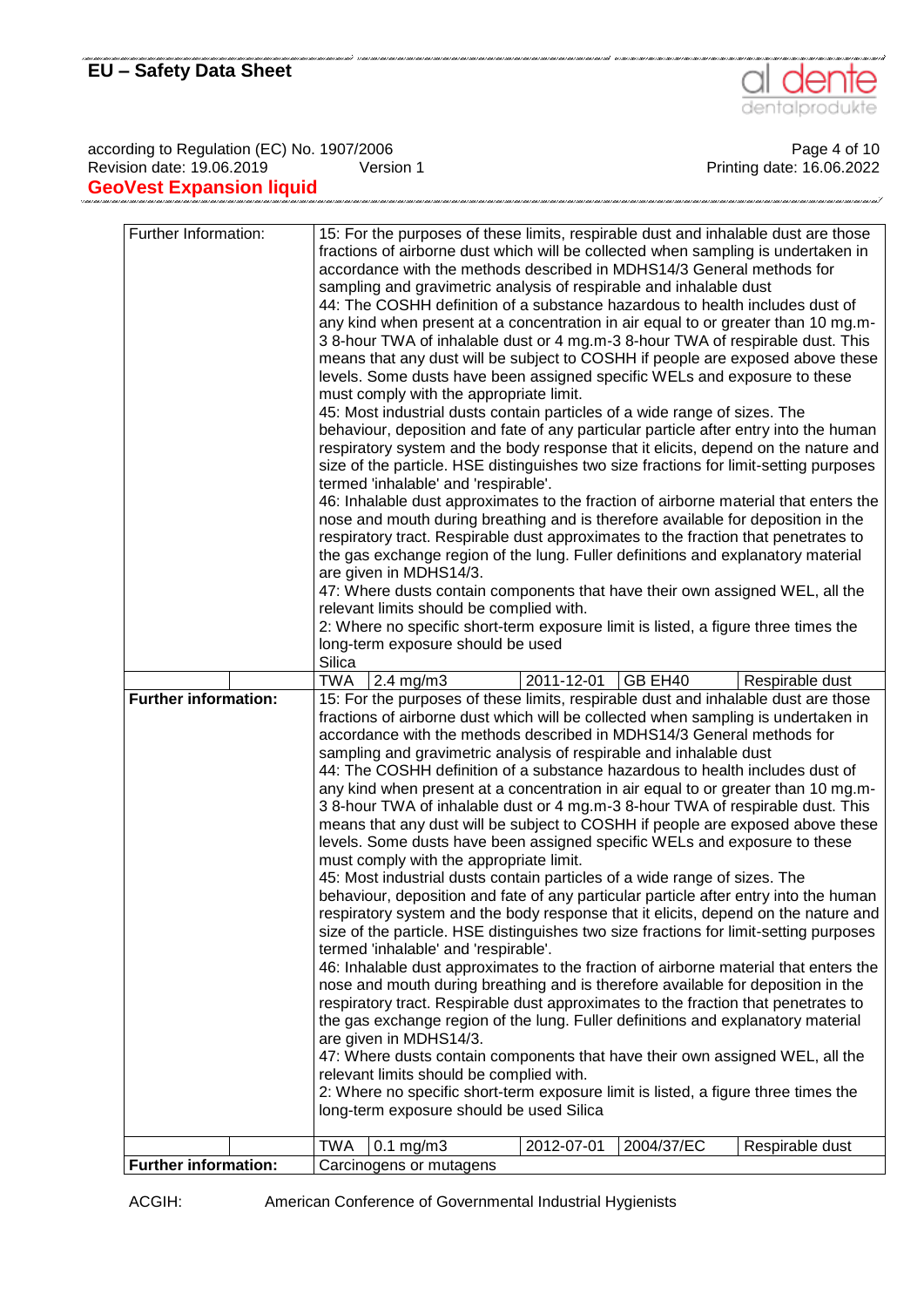

according to Regulation (EC) No. 1907/2006 **Page 5 of 10** Page 5 of 10 Revision date: 19.06.2019 Version 1 Version 1 Printing date: 16.06.2022 **GeoVest Expansion liquid**  AGW: Arbeitsplatzgrenzwert BEI: Biological Exposure Index<br>
MAC: Maximum Allowable Conce Maximum Allowable Concentration NIOSH: National Institute for Occupational Safety and Health OEL: Occupational exposure limit. STEL: Short term exposure limit TRGS: Technische Regel für Gefahrstoffe TWA: Time Weighted Average **8.2 Exposure controls: Engineering Controls: Effective exhaust ventilation system. Personal protective equipment: Respiratory protection:** No personal respiratory protective equipment normally required. **Protection of hands:** PVC Rubber gloves. **Eye protection:** Safety glasses. **Hygiene measures:** General industrial hygiene practice. **Environmental exposure controls: General advice:** The special environmental precautions required. **SECTION 9: Physical and chemical properties 9.1 General information: Form: Colour:** liquid white **Odour:** odourless **Odour threshold:** No data available. **pH-value:** 9 - 10 **Melting point / Melting range:** 0°C **Boiling point / Boiling range:** 100°C **Flash point:** Not applicable. **Evaporation rate:** No data available. **Flammability (solid, gas):** Not applicable.<br> **Flammability (liquids):** The product is The product is not flammable. **Lower explosion limit :** Not applicable. **Upper explosion limit :** Not applicable.<br>
Vapour pressure: Napour Approx. 23 hPa **Vapour pressure:** Approx. 23 hPa at 20°C **Relative vapour density:** No data available. **Relative density:** 1.10 - 1.30 **Water solubility: dispersible Solubility in other solvents:** No data available. **Partition coefficient: n octanol/water:** Not applicable. Auto-ignition temperature: Not applicable. **Decomposition temperature:** No data available. **Viscosity, dynamic:**  $\leq 20$  mPa.s at 20 °C

**Viscosity, kinematic:** No data available.

**Explosive properties:** Not explosive.

**Oxidizing properties:** Not classified as oxidising.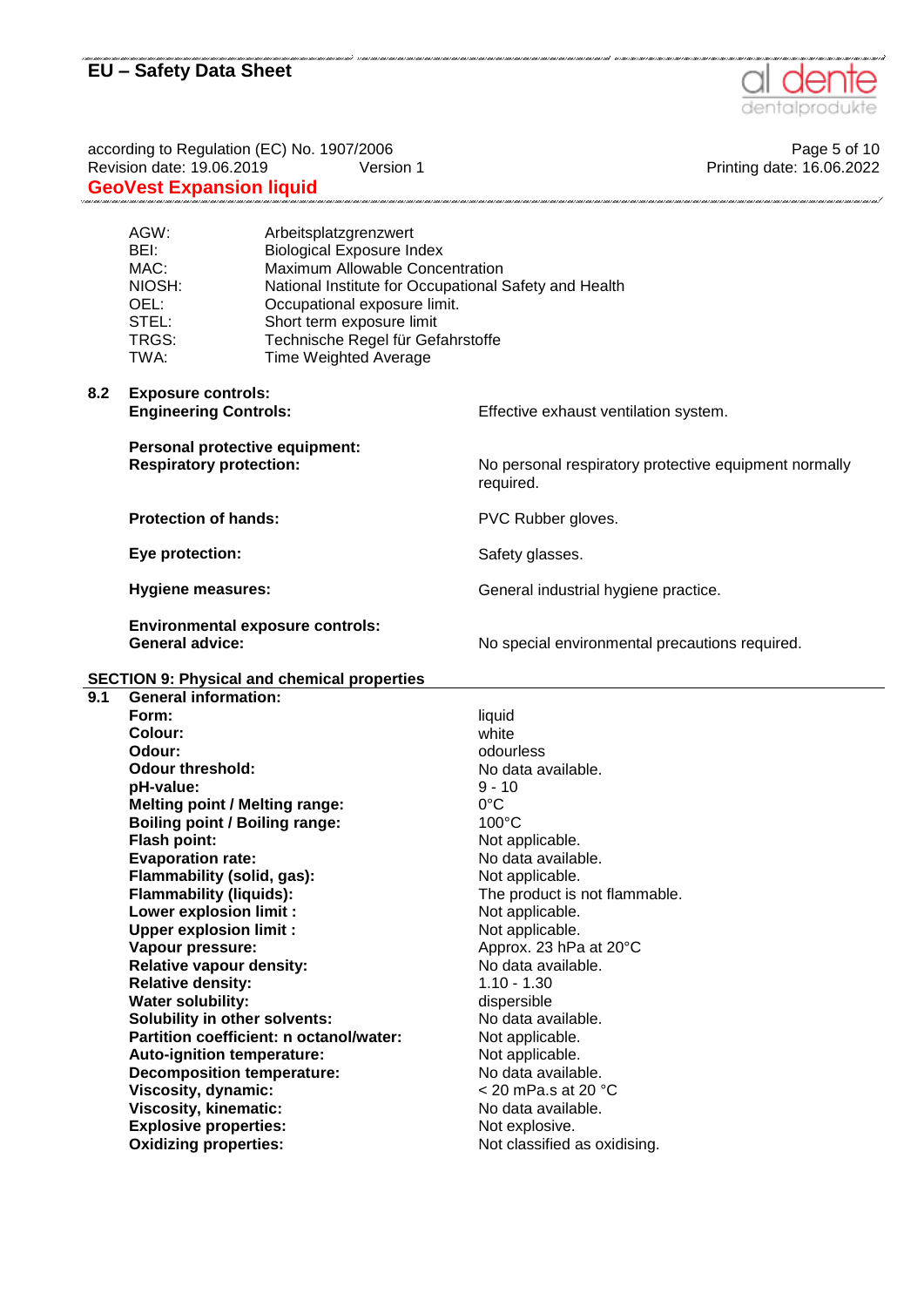

according to Regulation (EC) No. 1907/2006 **Page 6 of 10** Page 6 of 10 Revision date: 19.06.2019 Version 1 Version 1 Printing date: 16.06.2022 **GeoVest Expansion liquid 9.2 Other information** This safety datasheet only contains information relating to safety and does not replace any product information or product specification. **SECTION 10: Stability and reactivity 10.1 Reactivity:** Stable under normal conditions. **10.2 Chemical stability:** Stable under recommended storage conditions. **10.3 Possibility of hazardous reactions:** No dangerous reaction known under conditions of normal use. **10.4 Conditions to avoid:** Avoid drying out of the solution as this can lead to a build up of dust. **10.5 Incompatible materials:** Materials to avoid : Copper, Mild steel, Aluminium **10.6 Hazardous decomposition products:** No hazardous decomposition products are known. **Thermal decomposition:** No data available. **SECTION 11: Toxicological information 11.1 Information on toxicological effects Product information Acute oral toxicity:** Not classified based on available information. **Skin corrosion/irritation:** Not classified based on available information. **Serious eye damage/eye irritation:** Not classified based on available information. **Respiratory or skin sensitisation:** Respiratory sensitisation: Not classified based on available information. Skin sensitisation: Not classified based on available information. **Germ cell mutagenicity:** Not classified based on available information. **Carcinogenicity:** Carcinogenicity: Not classified based on available information. **Reproductive toxicity:** Not classified based on available information. **STOT - single exposure:** Not classified based on available information. **STOT - repeated exposure:** Not classified based on available information. Aspiration hazard: **Not classified based on available information. Further information:** Information given is based on data on the components and the toxicology of similar products. **Test result** Acute oral toxicity:  $LD50: > 5,000 \text{ mg/kg}$ Species: Rat The value is estimated from tests on similar products.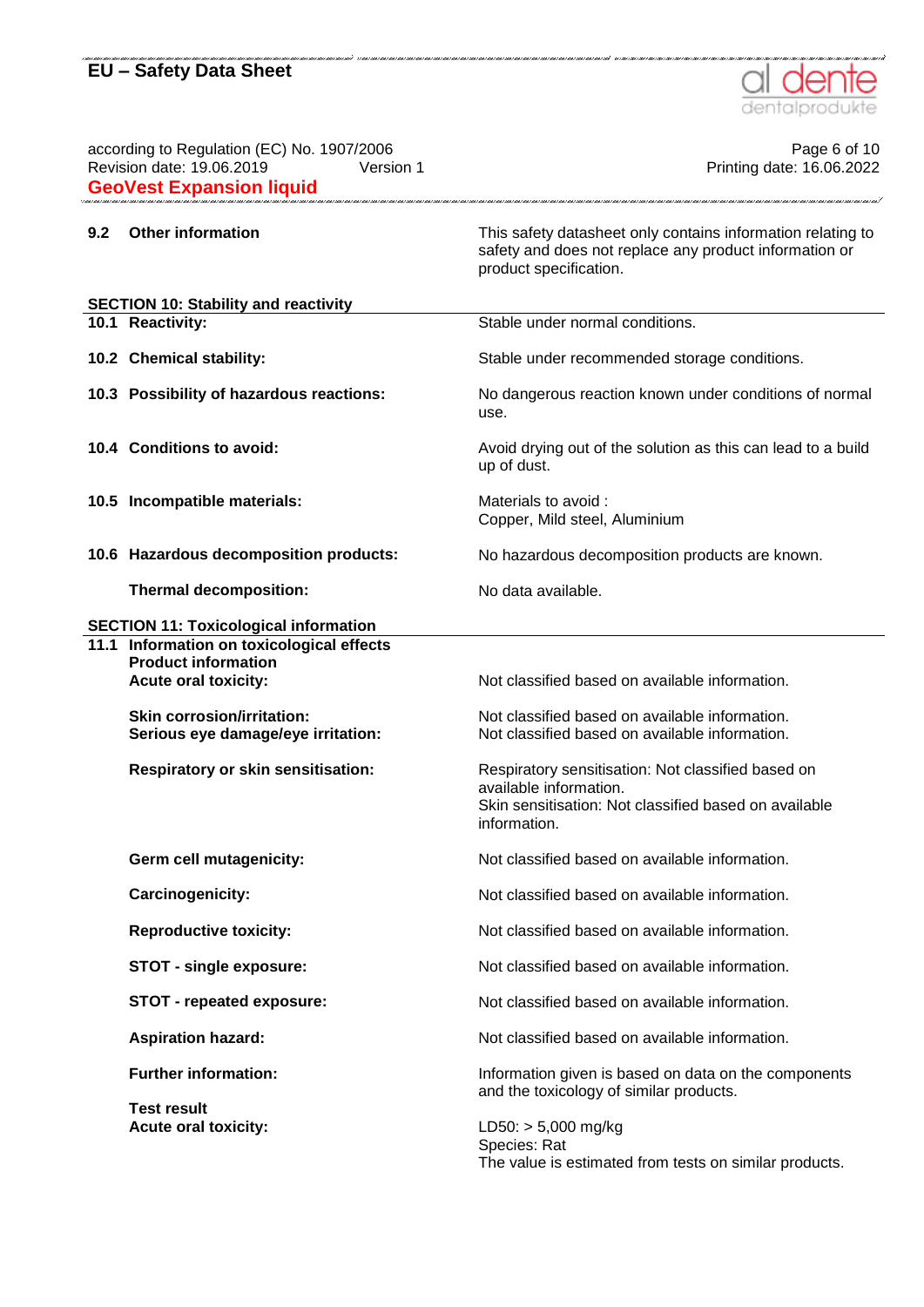

an can can can can can can can can can

| according to Regulation (EC) No. 1907/2006<br>Revision date: 19.06.2019<br>Version 1<br><b>GeoVest Expansion liquid</b> | Page 7 of 10<br>Printing date: 16.06.2022                                                                                                            |
|-------------------------------------------------------------------------------------------------------------------------|------------------------------------------------------------------------------------------------------------------------------------------------------|
| Respiratory or skin sensitisation:                                                                                      | Result: Did not cause sensitisation on laboratory animals.<br>Method: (Magnusson-Kligman):<br>The value is estimated from tests on similar products. |
| Germ cell mutagenicity<br><b>Genotoxicity in vitro:</b>                                                                 | Ames test<br>Result: negative<br>Method: OECD Test Guideline 471<br>The value is estimated from tests on similar products.                           |
| Silicon dioxide, amorphous<br><b>Acute toxicity:</b><br><b>Acute oral toxicity:</b>                                     | LD50: > 10,000 mg/kg<br>Species: Rat                                                                                                                 |
| <b>SECTION 12: Ecological information</b>                                                                               |                                                                                                                                                      |
| <b>Product information:</b><br><b>Ecotoxicology Assessment:</b><br><b>Additional ecological information:</b>            | None known.                                                                                                                                          |
| 12.1 Toxicity<br><b>Test result:</b><br><b>Toxicity to fish:</b>                                                        | $LC50:$ > 5 000 mg/l<br>Exposure time: 96 h<br>Species: Danio rerio (zebra fish)<br>The value is estimated from tests on similar products.           |
| Toxicity to daphnia and other<br>aquatic invertebrates:                                                                 | EC50: 7 600 mg/l<br>Exposure time: 48 h<br>Species: Ceriodaphnia Dubia (water flea)<br>The value is estimated from tests on similar products.        |
| Toxicity to algae:                                                                                                      | NOEC: 60 mg/l<br>Exposure time: 48 h<br>Species: Selenastrum capricornutum (green algae)<br>The value is estimated from tests on similar products.   |
|                                                                                                                         | EC50: 120 mg/l<br>Exposure time: 48 h<br>Species: Selenastrum capricornutum (green algae)<br>The value is estimated from tests on similar products.  |
|                                                                                                                         | EC10: 140 mg/l<br>Exposure time: 48 h<br>Species: Selenastrum capricornutum (green algae)<br>The value is estimated from tests on similar products.  |
| 12.2 Persistence and degradability<br><b>Product information:</b><br><b>Biodegradability:</b>                           | Result: Not applicable<br>inorganic                                                                                                                  |
| 12.3 Bioaccumulative potential<br><b>Product information:</b>                                                           |                                                                                                                                                      |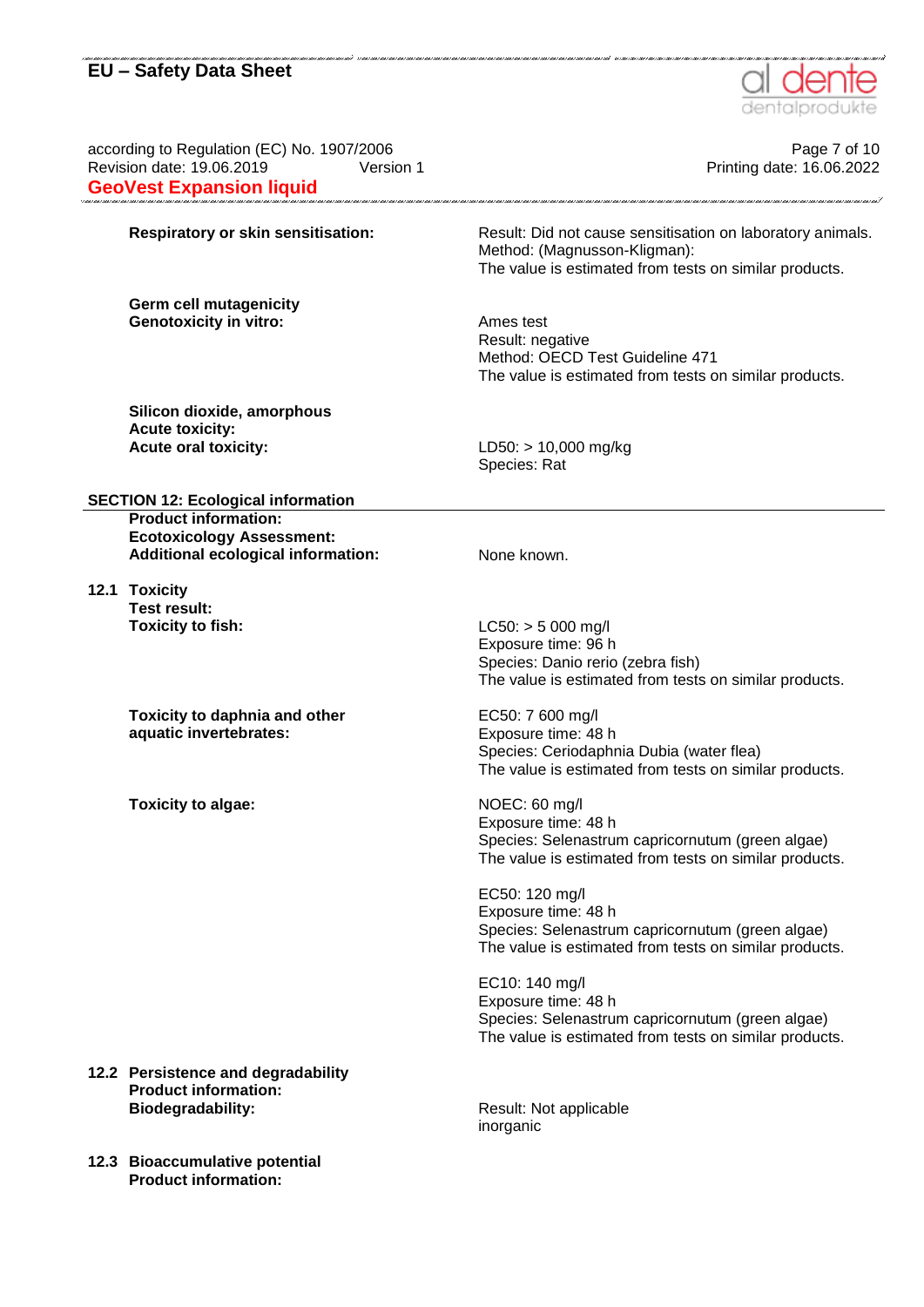**involving dangerous substances:**



according to Regulation (EC) No. 1907/2006 **Page 8** of 10 Revision date: 19.06.2019 Version 1 Version 1 New York 1 Revision date: 16.06.2022 **GeoVest Expansion liquid Bioaccumulation:** No bioaccumulation is expected. **12.4 Mobility in soil Product information: Mobility:** No test results. Under extreme circumstances, transport from earth to water may take place. **Distribution among environmental compartments:** Transport to air is not expected. **12.5 Results of PBT and vPvB assessment Product information: PBT and vPvB assessment :** This substance/mixture contains no components considered to be either persistent, bioaccumulative and toxic (PBT), or very persistent and very bioaccumulative (vPvB) at levels of 0.1% or higher. **12.6 Other adverse effects Product information: Biochemical Oxygen Demand (BOD):** No data available. **SECTION 13: Disposal considerations 13.1 Waste treatment methods - Contaminated packaging:** Empty remaining contents. Empty containers should be taken to an approved waste handling site for recycling or disposal. **SECTION 14: Transport information 14.1 UN-Number:** Not regulated as a dangerous good. **14.2 UN proper shipping name:** Not regulated as a dangerous good. **14.3 Transport hazardous class:** Not regulated as a dangerous good. **14.4 Packing group:**  $\qquad \qquad \text{Not regulated as a dangerous good.}$ **14.5 Environmental hazards:** Not regulated as a dangerous good. **14.6 Special precautions for user:** Not classified as dangerous in the meaning of transport regulations. **14.7 Transport in bulk according to Annex II of MARPOL 73/78 and the IBC Code:** Not applicable for product as supplied. **SECTION 15: Regulatory information 15.1 Safety, health and environmental regulations / legislation specific for the substance or mixture: Seveso II - Directive 2003/105/EC amending Council Directive 96/82/EC on the control of major-accident hazards involving dangerous substances:** Not applicable **Seveso III: Directive 2012/18/EU of the European Parliament and of the Council on the control of major-accident hazards**  Not applicable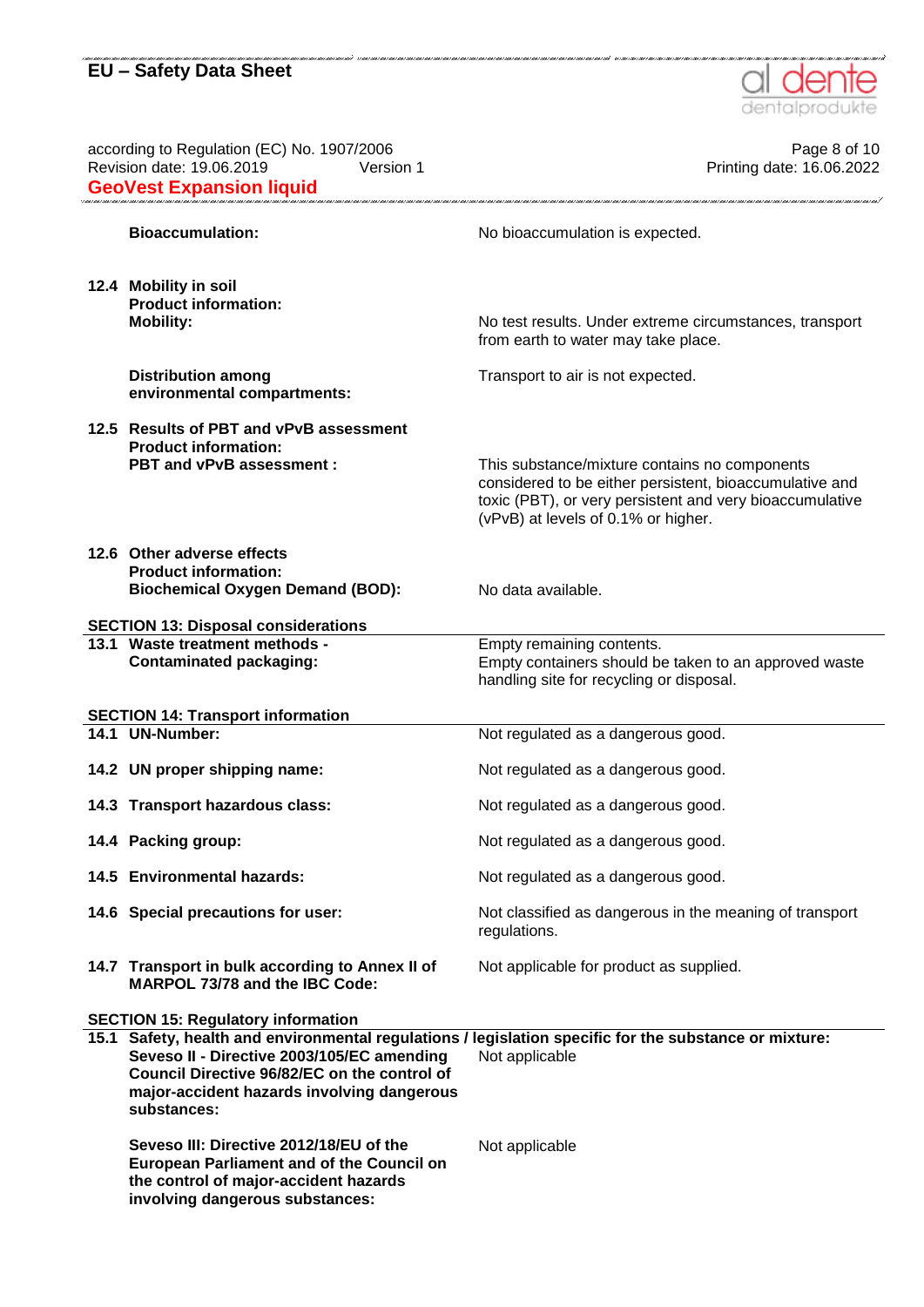

according to Regulation (EC) No. 1907/2006 **Page 9 of 10** Page 9 of 10 Revision date: 19.06.2019 Version 1 Version 1 Printing date: 16.06.2022 **GeoVest Expansion liquid** 

#### **Notification status:**

| YES. All components of this product are on the Canadian DSL                          |
|--------------------------------------------------------------------------------------|
| YES. On the inventory, or in compliance with the inventory                           |
| YES. On the inventory, or in compliance with the inventory                           |
| YES. On the inventory, or in compliance with the inventory                           |
| YES. On the inventory, or in compliance with the inventory                           |
| YES. On the inventory, or in compliance with the inventory                           |
| YES. On the inventory, or in compliance with the inventory                           |
| YES. On the inventory, or in compliance with the inventory                           |
| YES. On the inventory, or in compliance with the inventory                           |
| YES. All chemical substances in this product are either listed on the TSCA Inventory |
| or in compliance with a TSCA Inventory exemption.                                    |
|                                                                                      |

#### **For explanation of abbreviation, see section 16.**

**15.2 Chemical Safety Assessment:**

**Silicon dioxide, amorphous :** A Chemical Safety Assessment is not required for this substance.

#### **SECTION 16: Other information**

| Full text of other abbreviations |                                                           |
|----------------------------------|-----------------------------------------------------------|
| 2004/37/EC:                      | Europe. Directive 2004/37/EC on the protection of workers |
|                                  | from the risks related to exposure to carcinogens or      |
|                                  | mutagens at work                                          |
| GB EH40:                         | UK. EH40 WEL - Workplace Exposure Limits                  |
| 2004/37/EC / TWA:                | Long term exposure limit                                  |
| GB EH40 / TWA:                   | Long-term exposure limit (8-hour TWA reference period)    |

ADN - European Agreement concerning the International Carriage of Dangerous Goods by Inland Waterways; ADR - European Agreement concerning the International Carriage of Dangerous Goods by Road; AICS - Australian Inventory of Chemical Substances; ASTM - American Society for the Testing of Materials; bw - Body weight; CLP - Classification Labelling Packaging Regulation; Regulation (EC) No 1272/2008; CMR - Carcinogen, Mutagen or Reproductive Toxicant; DIN - Standard of the German Institute for Standardisation; DSL - Domestic Substances List (Canada); ECHA - European Chemicals Agency; EC-Number - European Community number; ECx - Concentration associated with x% response; ELx - Loading rate associated with x% response; EmS - Emergency Schedule; ENCS - Existing and New Chemical Substances (Japan); ErCx - Concentration associated with x% growth rate response; GHS - Globally Harmonized System; GLP - Good Laboratory Practice; IARC - International Agency for Research on Cancer; IATA - International Air Transport Association; IBC - International Code for the Construction and Equipment of Ships carrying Dangerous Chemicals in Bulk; IC50 - Half maximal inhibitory concentration; ICAO - International Civil Aviation Organization; IECSC - Inventory of Existing Chemical Substances in China; IMDG - International Maritime Dangerous Goods; IMO - International Maritime Organization; ISHL - Industrial Safety and Health Law (Japan); ISO - International Organisation for Standardization; KECI - Korea Existing Chemicals Inventory; LC50 - Lethal Concentration to 50 % of a test population; LD50 - Lethal Dose to 50% of a test population (Median Lethal Dose); MARPOL - International Convention for the Prevention of Pollution from Ships; n.o.s. - Not Otherwise Specified; NO(A)EC - No Observed (Adverse) Effect Concentration; NO(A)EL - No Observed (Adverse) Effect Level; NOELR - No Observable Effect Loading Rate; NZIoC - New Zealand Inventory of Chemicals; OECD - Organization for Economic Co-operation and Development; OPPTS - Office of Chemical Safety and Pollution Prevention; PBT - Persistent, Bioaccumulative and Toxic substance; PICCS - Philippines Inventory of Chemicals and Chemical Substances; (Q)SAR - (Quantitative) Structure Activity Relationship; REACH - Regulation (EC) No 1907/2006 of the European Parliament and of the Council concerning the Registration, Evaluation, Authorisation and Restriction of Chemicals; RID - Regulations concerning the International Carriage of Dangerous Goods by Rail; SADT - Self-Accelerating